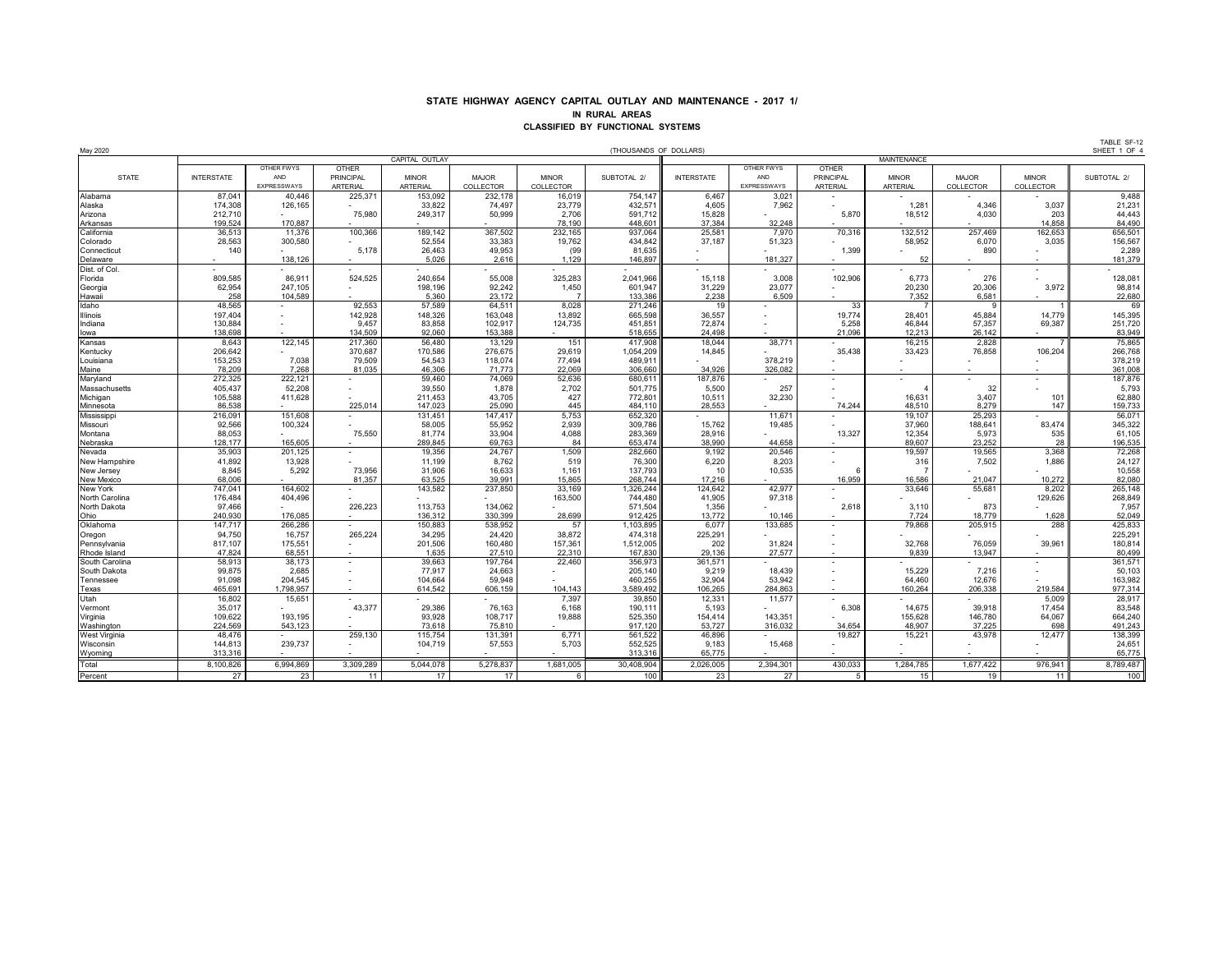## **STATE HIGHWAY AGENCY CAPITAL OUTLAY AND MAINTENANCE - 2017 1/ IN SMALL URBAN AREAS (5,000 - 49,999 POPULATION) CLASSIFIED BY FUNCTIONAL SYSTEMS**

| May 2020            |                   |                          |                  |                 |                  |                           | (THOUSANDS OF DOLLARS) |                          |                          |                  |                    |                |                          | SHEET 2 OF 4     |  |  |  |
|---------------------|-------------------|--------------------------|------------------|-----------------|------------------|---------------------------|------------------------|--------------------------|--------------------------|------------------|--------------------|----------------|--------------------------|------------------|--|--|--|
|                     |                   |                          |                  | CAPITAL OUTLAY  |                  |                           |                        |                          |                          |                  | <b>MAINTENANCE</b> |                |                          |                  |  |  |  |
|                     |                   | <b>OTHER</b>             | <b>OTHER</b>     |                 |                  |                           |                        |                          | <b>OTHER</b>             | <b>OTHER</b>     |                    |                |                          |                  |  |  |  |
| <b>STATE</b>        | <b>INTERSTATE</b> | FREEWAYS AND             | <b>PRINCIPAL</b> | <b>MINOR</b>    | <b>MAJOR</b>     | <b>MINOR</b>              | SUBTOTAL 2/            | <b>INTERSTATE</b>        | <b>FREEWAYS AND</b>      | <b>PRINCIPAL</b> | <b>MINOR</b>       | <b>MAJOR</b>   | <b>MINOR</b>             | SUBTOTAL 2/      |  |  |  |
|                     |                   | EXPRESSWAYS              | <b>ARTERIAL</b>  | <b>ARTERIAL</b> | <b>COLLECTOR</b> | <b>COLLECTOR</b>          |                        |                          | <b>EXPRESSWAYS</b>       | <b>ARTERIAL</b>  | <b>ARTERIAL</b>    | COLLECTOR      | COLLECTOR                |                  |  |  |  |
| Alabama             | 26,524            |                          | 25,753           | 14,842          | 34,247           | 1,770                     | 103,136                | $\sim$                   |                          |                  |                    |                |                          |                  |  |  |  |
|                     |                   |                          |                  |                 |                  |                           |                        |                          |                          |                  |                    |                |                          |                  |  |  |  |
| Alaska              | 1,736             |                          | 23,697           | 12,441          |                  | 16,274                    | 54,148                 | 983                      |                          | 711              | 972                |                | 959                      | 3,625            |  |  |  |
| Arizona             | 5,683             |                          | 34,040           | 3,392           |                  |                           | 43,115                 | 712                      |                          | 2,597            | 368                | $\blacksquare$ |                          | 3,677            |  |  |  |
| Arkansas            | 62,747            | 69,212                   |                  | 31,118          |                  | 24,049                    | 187,126                | 11,656                   | 12,258                   |                  | 6,679              |                | 4,804                    | 35,397           |  |  |  |
| California          | 3,158             | 3,089                    | 16,290           | 33,596          | 56,044           | 4,118                     | 116,295                | 2,212                    | 2,164                    | 11,413           | 23,537             | 39,264         | 2,885                    | 81,475           |  |  |  |
| Colorado            | 982               | 22,005                   | 74,938           | 15,826          |                  |                           | 113,751                | 12,578                   | 9,926                    | 10,172           | 4,648              |                |                          | 37,324           |  |  |  |
| Connecticut         | 10,415            | 2,341                    | 1,195            | 3,215           |                  | 3,328                     | 20,494                 |                          |                          | 9,802            |                    |                | 46,784                   | 56,586           |  |  |  |
| Delaware            |                   | 2,854                    | 14,738           | 1,526           | 6,576            | 1,526                     | 27,220                 |                          |                          |                  |                    |                |                          |                  |  |  |  |
| Dist. of Col.       |                   |                          |                  |                 |                  |                           |                        |                          |                          |                  |                    |                |                          |                  |  |  |  |
| Florida             | 16,769            | 19,111                   | 75,261           | 49,028          | 10,457           |                           | 170,626                | 3,932                    | 5,557                    | 227              |                    |                |                          | 9,716            |  |  |  |
| Georgia             | 19,983            | 40                       | 101,388          | 64,296          | 13,109           |                           | 198,816                | 8,494                    | 1,506                    | 12,252           | 7,461              | 4,484          |                          | 34,197           |  |  |  |
| Hawaii              | .5                | 632                      | 36,617           | 5,435           | 7,058            |                           | 49,747                 |                          |                          | 2,901            | 3,849              | 56             | $\sim$                   | 6,807            |  |  |  |
| Idaho               | 8,039             |                          | 53,725           | 12,863          | 2,851            | 3,204                     | 80,682                 | -3                       |                          | 11               | 2                  |                | $\sim$                   | 16               |  |  |  |
|                     |                   |                          | 150,998          | 81,658          | 34,690           |                           |                        |                          | 786                      | 12,552           | 11,146             |                |                          | 51,268           |  |  |  |
| <b>Illinois</b>     | 117,037           | 6,200                    |                  |                 |                  |                           | 390,583                | 16,748                   |                          |                  |                    | 10,036         |                          |                  |  |  |  |
| Indiana             | 420               | 1,979                    | 20,900           | 33,308          |                  |                           | 56,607                 | 232                      | 1,097                    | 11,663           | 18,539             |                |                          | 31,531           |  |  |  |
| lowa                |                   |                          | 33,560           | 10,335          |                  |                           | 43,895                 |                          |                          | 4,009            | 1,269              |                |                          | 5,278            |  |  |  |
| Kansas              | 732               | 58                       | 14,433           | 5,458           |                  |                           | 20,681                 | 2,195                    | 860                      | 3,918            | 1,605              | 187            |                          | 8,765            |  |  |  |
| Kentucky            | 26,510            |                          | 63,331           | 54,607          | 17,891           |                           | 162,339                | 1,333                    | 140                      | 5,509            | 8,359              | 8,793          |                          | 24,134           |  |  |  |
| Louisiana           | 18,142            |                          | 44,780           | 14,686          | 7,496            |                           | 85,104                 | $\overline{\phantom{a}}$ |                          |                  |                    |                |                          |                  |  |  |  |
| Maine               | 5,677             | 16,240                   | 5,450            | 7,832           | 9,473            | 2,406                     | 47,078                 |                          |                          |                  |                    |                |                          |                  |  |  |  |
| Maryland            | 1,303             | 2,749                    | 16,071           | 35,447          |                  | 7,371                     | 62,941                 | $\overline{\phantom{0}}$ |                          |                  |                    |                |                          |                  |  |  |  |
| Massachusetts       | 68,077            | 28,541                   | 74,233           | 38,517          | 17,540           |                           | 226,908                |                          | $\blacksquare$           | 92               | 497                | 12             |                          | 601              |  |  |  |
| Michigan            | 33,160            | 46,801                   | 85,959           | 61,670          | 312              |                           | 227,902                | 2,885                    | 3,599                    | 6,998            | 4,968              | 24             |                          | 18,474           |  |  |  |
| Minnesota           | 2,914             | 68,761                   | 72,825           | 8,653           | 351              |                           | 153,504                | 961                      | 22,688                   | 24,029           | 2,855              | 116            |                          | 50,649           |  |  |  |
| Mississippi         | 47,052            | 2,257                    | 32,029           | 6,310           | 16,283           |                           | 103,931                |                          |                          | 952              | -6                 |                |                          | 958              |  |  |  |
| Missouri            | 86,456            | 47,565                   | 22,892           | 53,843          | 31,692           |                           | 242,448                |                          | 1,064                    | 2,460            | 4,830              | 3,903          |                          | 13,668           |  |  |  |
|                     |                   |                          |                  |                 |                  |                           | 54,404                 | 1,411                    |                          | 4,962            | 920                |                |                          | 5,938            |  |  |  |
| Montana<br>Nebraska | 25,998            |                          | 19,611           | 8,615           | 180              |                           |                        | 56                       |                          |                  |                    |                |                          |                  |  |  |  |
|                     | 4,527             | 743                      | 15,810           | 29,329          | 4,513            |                           | 54,922                 | 1,510                    | 248                      | 5,273            | 9,782              | 1,505          |                          | 18,318           |  |  |  |
| Nevada              | 446               |                          | 10,285           | 6,299           | 1,567            |                           | 18,597                 | 15                       |                          | 1,376            | 1,634              | 297            |                          | 3,322            |  |  |  |
| New Hampshire       | 11,919            | 45,403                   |                  | 21,832          |                  | 5,765                     | 84,919                 | 2,519                    | 5,418                    |                  | 7,540              |                | 1,122                    | 16,599           |  |  |  |
| New Jersey          | 28,738            | 11,058                   | 186,815          | 55,160          | 22,418           |                           | 304,189                |                          | 4,901                    | 65,943           |                    |                |                          | 70,844           |  |  |  |
| New Mexico          | 6,413             |                          | 31,328           | 9,617           |                  | 2,053                     | 49,411                 | 1,227                    |                          | 1,881            | 998                | 166            | 252                      | 4,524            |  |  |  |
| New York            | 2,504             | 9,007                    | 47,829           | 58,739          | 5,969            |                           | 124,048                | 586                      | 2,108                    | 11,215           | 13,749             | 1,400          |                          | 29,058           |  |  |  |
| North Carolina      | 40,323            | 56,754                   |                  | 78,841          |                  | 57,138                    | 233,056                | 5,941                    |                          |                  | 28,953             |                | 28,789                   | 63,683           |  |  |  |
| North Dakota        | 150               |                          | 15,063           | 6,105           | 1,324            |                           | 22,642                 |                          |                          |                  |                    |                |                          |                  |  |  |  |
| Ohio                | 11,954            | 17,314                   | 41.481           | 52,801          | 22,954           |                           | 146,504                | 691                      | 984                      | 2,396            | 3,024              | 1,313          |                          | 8,408            |  |  |  |
| Oklahoma            | 3,808             | 734                      | 40,418           | 5,254           | 487              |                           | 50,701                 |                          |                          |                  |                    |                |                          |                  |  |  |  |
| Oregon              | 24,179            | 4,435                    | 200,960          | 8,073           | 810              | 4,214                     | 242,671                |                          |                          |                  |                    |                |                          |                  |  |  |  |
| Pennsylvania        | 11,984            | 2,467                    | 163,628          | 60,576          | 13,336           |                           | 251,991                |                          |                          | 10,073           | 40,100             | 19,096         |                          | 69,269           |  |  |  |
| Rhode Island        |                   |                          |                  |                 |                  | $\sim$                    |                        | $\sim$                   |                          |                  |                    |                | $\sim$                   |                  |  |  |  |
| South Carolina      | 2,220             | 1,054                    | 3,887            | 16,370          | 12,090           |                           | 35,621                 |                          | 183                      |                  |                    |                |                          | 183              |  |  |  |
| South Dakota        | 25,982            |                          |                  | 3,928           |                  |                           |                        |                          |                          |                  |                    |                |                          |                  |  |  |  |
|                     |                   | 10                       | 28,246           |                 |                  |                           | 58,166                 | 683                      |                          | 706              | 250                |                |                          | 1,639            |  |  |  |
| Tennessee           | 18,479            |                          | 39,333           | 31,740          | 3,817            |                           | 93,369                 | 1,079                    |                          | 8,631            | 7,012              | 1,349          |                          | 18,071           |  |  |  |
| Texas<br>Utah       | 72,555            | 80,213                   | 131,300          | 49,385          | 30,301           |                           | 363,754                | 9,238                    | 2,211                    | 44,448           | 14,729             | 14,954         | $\sim$                   | 85,580           |  |  |  |
|                     | 8,604             |                          |                  | 3,002           |                  | 2,507                     | 14,113                 | 6,322                    |                          |                  | 2,120              |                | 1,733                    | 10,175           |  |  |  |
| Vermont             | 13,468            | 46                       | 4,486            | 5,879           | 7,148            |                           | 31,027                 | 705                      | 167                      | 1,317            | 1,887              | 3,959          |                          | 8,035            |  |  |  |
| Virginia            |                   | $\sim$                   | 45,197           | 18,124          | 21,596           |                           | 84,917                 | 12,445                   | 5,209                    | 10,409           | 7,537              | 5,249          |                          | 40,849           |  |  |  |
| Washington          | 12,952            | $\sim$                   | 13,831           | 2,699           |                  |                           | 29,482                 | 3,563                    | 2,554                    | 5,458            | 890                | 406            | 59                       | 12,930           |  |  |  |
| West Virginia       | 6,098             | $\sim$                   | 27,218           | 29,433          | 28,920           | $\sim$                    | 91,669                 | 2,469                    |                          | 32,175           | 2,546              | 34,032         |                          | 71,222           |  |  |  |
| Wisconsin           | 23,029            |                          | 101,160          | 10,703          | 3,823            |                           | 138,715                | 1,158                    |                          | 17,695           |                    |                |                          | 18,853           |  |  |  |
| Wyoming             |                   | $\overline{\phantom{a}}$ |                  |                 |                  |                           |                        |                          | $\overline{\phantom{a}}$ |                  |                    |                | $\overline{\phantom{a}}$ |                  |  |  |  |
| Total               |                   |                          |                  |                 |                  |                           |                        |                          |                          |                  |                    |                |                          |                  |  |  |  |
| Percent             | 919,851<br>17     | 569,673<br>10            | 2,262,989<br>41  | 1,232,406<br>22 | 447,323<br>8     | 135,723<br>$\overline{2}$ | 5,567,965<br>100       | 116,542<br>11            | 85,629<br>8              | 346,226<br>34    | 245,261<br>24      | 150,601<br>15  | 87,387<br>8              | 1,031,646<br>100 |  |  |  |
|                     |                   |                          |                  |                 |                  |                           |                        |                          |                          |                  |                    |                |                          |                  |  |  |  |

TABLE SF-12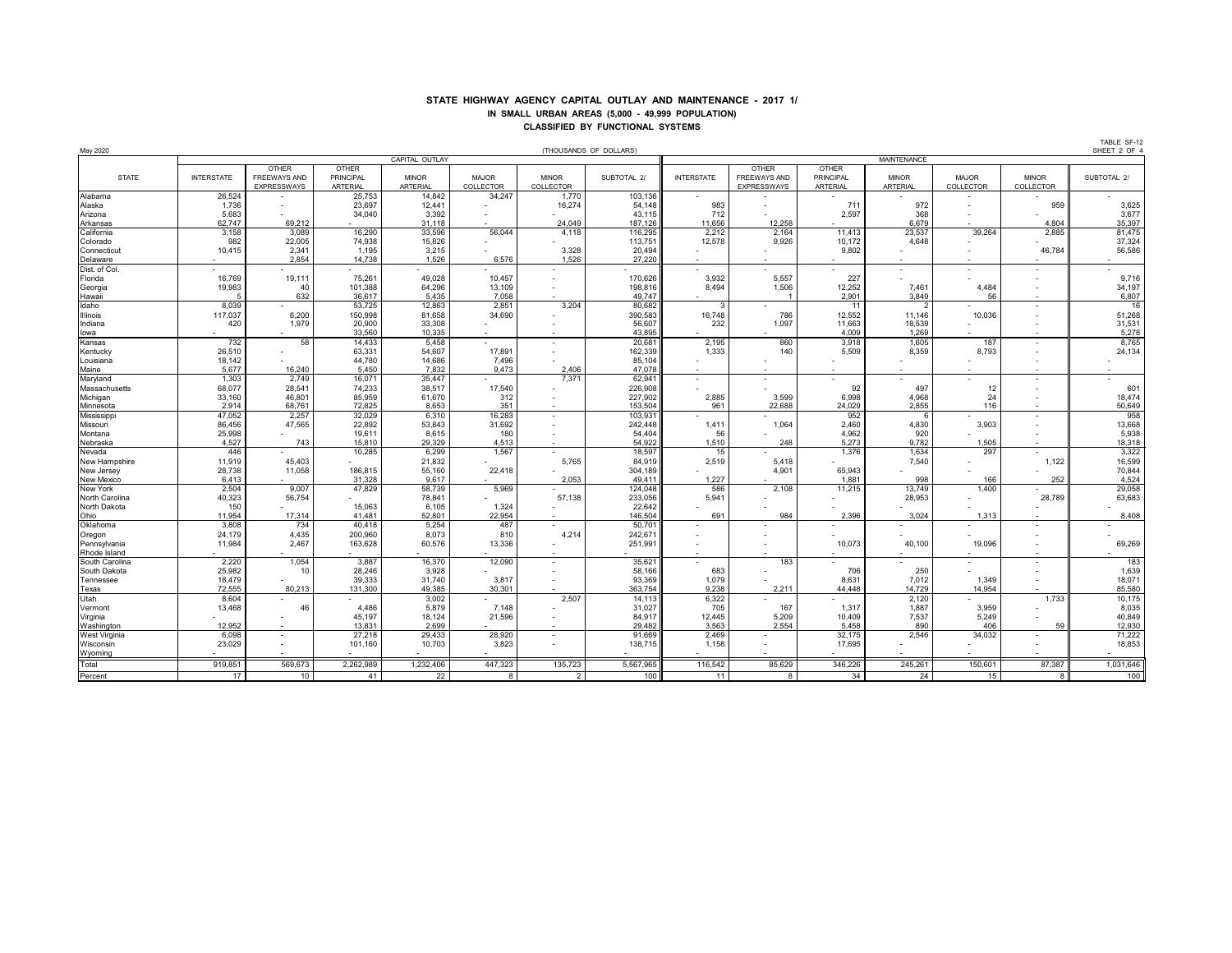## **STATE HIGHWAY AGENCY CAPITAL OUTLAY AND MAINTENANCE - 2017 1/ IN URBANIZED AREAS (50,000 OR MORE POPULATION) CLASSIFIED BY FUNCTIONAL SYSTEMS**

TABLE SF-12

| May 2020        |                   |                    |                  |                                      |                |                  | (THOUSANDS OF DOLLARS) |                   |                     |                  |              |                  |                          | SHEET 3 OF  |  |
|-----------------|-------------------|--------------------|------------------|--------------------------------------|----------------|------------------|------------------------|-------------------|---------------------|------------------|--------------|------------------|--------------------------|-------------|--|
|                 |                   |                    |                  | CAPITAL OUTLAY<br><b>MAINTENANCE</b> |                |                  |                        |                   |                     |                  |              |                  |                          |             |  |
|                 |                   | <b>OTHER</b>       | <b>OTHER</b>     |                                      |                |                  |                        |                   | <b>OTHER</b>        | <b>OTHER</b>     |              |                  |                          |             |  |
| <b>STATE</b>    | <b>INTERSTATE</b> | FREEWAYS AND       | <b>PRINCIPAL</b> | <b>MINOR</b>                         | <b>MAJOR</b>   | <b>MINOR</b>     | SUBTOTAL 2/            | <b>INTERSTATE</b> | <b>FREEWAYS AND</b> | <b>PRINCIPAL</b> | <b>MINOR</b> | <b>MAJOR</b>     | <b>MINOR</b>             | SUBTOTAL 2/ |  |
|                 |                   | <b>EXPRESSWAYS</b> | <b>ARTERIAL</b>  | <b>ARTERIAL</b>                      | COLLECTOR      | <b>COLLECTOR</b> |                        |                   | <b>EXPRESSWAYS</b>  | <b>ARTERIAL</b>  | ARTERIAL     | <b>COLLECTOR</b> | COLLECTOR                |             |  |
| Alabama         | 82,359            | 420                | 103,767          | 53,667                               | 28,647         | $\overline{2}$   | 268,862                |                   |                     |                  |              |                  |                          |             |  |
| Alaska          | 32,398            |                    | 50,285           | 14,684                               |                | 13,861           | 111,228                | 1,425             |                     | 2,405            | 1,089        |                  | 688                      | 5,607       |  |
| Arizona         | 130,534           | 254,682            | 63,251           | 5,338                                |                |                  | 453,805                | 12,509            | 54,066              | 14,007           | 380          |                  |                          | 80,962      |  |
| Arkansas        | 132,538           | 538                |                  | 68,637                               |                | 8,720            | 210,433                | 21,177            | 85                  |                  | 13.289       |                  | 1,916                    | 36,467      |  |
| California      | 67,139            | 44,643             | 191,918          | 308,605                              | 332,299        | 5,412            | 950,016                | 25,197            | 31,277              | 134,457          | 214,626      | 232,806          | 3,218                    | 641,581     |  |
| Colorado        | 50,094            | 230,537            | 147,873          | 45,205                               | 48,838         |                  | 522,547                | 17,418            | 20,672              | 18,676           | 9,133        | 9,269            |                          | 75,168      |  |
| Connecticut     | 356,834           | 46,181             | 87,301           | 234,427                              |                | 98,171           | 822,914                | 10,920            | 11,948              | 17,737           | 48,971       |                  | 11,810                   | 101,386     |  |
| Delaware        | 225,135           | 13,175             | 24,561           | 12,953                               | 9.701          | 20,124           | 305,649                |                   |                     |                  |              | 50               |                          | 50          |  |
| Dist. of Col.   | 10,459            | 12,317             | 99,927           | 22,860                               | 26,577         |                  | 172,140                | 2,439             | 2,388               | 16,499           | 5,008        | 4,946            |                          | 31,280      |  |
| Florida         | 1,405,240         |                    | 1,268,124        | 501,910                              | 209,098        |                  | 3,384,372              |                   |                     |                  |              |                  |                          |             |  |
| Georgia         | 415,344           | 131,308            | 248,201          | 181,722                              | 14,841         |                  | 991,416                | 101,296           | 12,619              | 53,522           | 55,090       | 18,974           |                          | 241,501     |  |
| Hawaii          | 53,719            | 17,348             | 25,896           | 11,026                               | 45             | $\sim$           | 108,034                | 14,509            | 5,502               | 3,492            | 571          | 173              | $\sim$                   | 24,247      |  |
| Idaho           |                   |                    |                  | 132                                  | 61             | $\sim$           | 193                    |                   |                     |                  |              |                  |                          |             |  |
| <b>Illinois</b> | 1,211,098         | 43,754             | 675,776          | 377,316                              | 277,149        |                  | 2,585,093              | 183,152           | 4,326               | 64,430           | 53,264       | 37,505           |                          | 342,677     |  |
| Indiana         | 391,701           | 10,339             | 99,849           | 156,375                              |                |                  | 658,264                | 217,652           | 5,736               | 55,675           | 86,807       |                  |                          | 365,870     |  |
| lowa            | 247,072           |                    | 68,552           | 23,458                               |                |                  | 339,082                | 25,396            |                     | 6,592            | 2,993        |                  |                          | 34,981      |  |
| Kansas          | 69,622            | 34,116             | 11,808           | 479                                  |                |                  | 116,025                | 22,290            | 12,923              | 4,066            | 984          | 47               |                          | 40,310      |  |
| Kentucky        | 197,954           | 27,291             | 47,283           | 72,660                               | 14,371         |                  | 359,559                | 7,042             | 3,044               | 6,068            | 10,775       | 5,664            |                          | 32,593      |  |
| Louisiana       | 141,540           |                    | 143,031          | 146,001                              | 56,203         |                  | 486,775                |                   |                     |                  |              |                  |                          |             |  |
| Maine           | 12,565            | 67,804             | 4,492            | 19,250                               | 20,968         | 3,147            | 128,226                |                   |                     |                  |              |                  |                          |             |  |
| Maryland        | 196,690           | 164,778            | 179,361          | 167,114                              | 7,995          | 37,956           | 753,894                |                   |                     |                  |              |                  |                          |             |  |
| Massachusetts   | 701,067           | 131,726            | 339,928          | 39,901                               | 631            |                  | 1,213,253              | 10,470            | 5,224               | 145,458          | 1,093        | 583              |                          | 162,828     |  |
| Michigan        | 916,818           | 232,429            | 368,033          | 52,405                               | 13,066         |                  | 1,582,751              | 85,889            | 18,162              | 29,865           | 4,390        | 1,205            |                          | 139,511     |  |
| Minnesota       | 196,892           | 115,171            | 71.437           | 35,019                               | 176            |                  | 418,695                | 64,965            | 38,001              | 23,571           | 11,555       | 58               |                          | 138,150     |  |
| Mississippi     | 108,897           | 10,205             | 75,825           | 22,385                               | 14,400         |                  | 231,712                |                   |                     | 1,709            |              |                  |                          | 1,709       |  |
| Missouri        | 163,208           | 61,330             | 32,654           | 24,573                               | 72,618         |                  | 354,383                | 15,869            | 8,838               | 9,854            | 3,369        | 2,527            |                          | 40,457      |  |
| Montana         | 4,003             |                    | 23,185           |                                      | 7,582          |                  | 34,770                 |                   |                     | 1,790            |              | 3,869            |                          | 5,659       |  |
| Nebraska        | 28,283            | 27,063             | 30,916           | 22,435                               | 10,731         |                  | 119,428                | 9,433             | 9,026               | 10,311           | 7,482        | 3,159            |                          | 39,411      |  |
| Nevada          | 279,629           | 23,389             | 81,487           | 31,361                               | 3,439          |                  | 419,305                | 13,812            | 2,063               | 5,146            | 6,469        | 96               |                          | 27,586      |  |
| New Hampshire   | 56,113            | 2,632              |                  | 6,256                                |                | 14               | 65,015                 | 2,258             | 1,925               |                  | 1,467        |                  |                          | 5,650       |  |
| New Jersey      | 803,661           | 311,643            | 532,790          | 149,241                              | 31,425         |                  | 1,828,760              | 283,864           | 26,002              | 55,246           | 15,253       |                  |                          | 380,365     |  |
| New Mexico      | 16,968            |                    | 26.561           | 7,177                                |                | 2.382            | 53,088                 | 3.745             |                     | 2.240            | 1.781        | 1.760            | 1,078                    | 10,604      |  |
| <b>New York</b> | 1,870,349         | 895,585            | 193,598          | 260,034                              | 85,006         |                  | 3,304,572              | 241,631           | 209,789             | 45,364           | 60,972       | 19,965           |                          | 577,721     |  |
| North Carolina  | 708,299           | 446,036            |                  | 338,805                              |                | 198,465          | 1,691,605              | 42,639            | 17,805              |                  | 61,977       |                  | 30,969                   | 153,390     |  |
| North Dakota    | 282               |                    | 22,951           | 10,693                               |                |                  | 33,933                 | 110               |                     | 128              |              |                  |                          | 239         |  |
| Ohio            | 781,714           | 189,812            | 297,581          | 225,890                              | 126,369        |                  | 1,621,366              | 83,285            | 10,846              | 17,095           | 12,911       | 7,195            |                          | 131,332     |  |
| Oklahoma        | 422,365           | 20,774             | 68,081           | 59,021                               | 32,232         |                  | 602,473                | 22,394            |                     |                  |              |                  |                          | 22,394      |  |
| Oregon          | 30,907            | 5,377              | 147,593          | 2,824                                | 604            | 1,861            | 189,166                |                   |                     |                  |              |                  |                          |             |  |
| Pennsylvania    | 731,330           | 203,002            | 514,315          | 239,571                              | 119,279        |                  | 1,807,497              | 20,030            | 5,360               | 212,125          | 43,458       | 91,371           |                          | 372,344     |  |
| Rhode Island    | 110               |                    | 500              | 24,669                               |                |                  | 25,288                 |                   | $\sim$              |                  | 470          |                  |                          | 470         |  |
| South Carolina  | 247,558           | 178                | 23,399           | 64,165                               | 68,681         |                  | 403,981                |                   |                     |                  |              |                  |                          |             |  |
| South Dakota    | 73,997            | 5,483              | 15,613           |                                      |                |                  | 95,093                 | 1,366             | 341                 | 387              |              |                  |                          | 2,094       |  |
| Tennessee       | 223,934           |                    | 176,179          | 109,029                              | 8,227          |                  | 517,369                | 20,228            |                     | 36,680           | 27,510       | 3,236            |                          | 87,654      |  |
|                 | 1,744,185         | 1,213,740          | 845,557          | 892,015                              | 348,194        |                  | 5,043,691              | 189,076           | 117,901             | 195,506          | 78,165       | 102,826          |                          | 683,474     |  |
| Texas<br>Utah   | 258,506           | 4,363              |                  | 68,115                               |                | 177,600          | 508,584                | 224,438           | 3,247               |                  | 44,945       |                  | 50,738                   | 323,368     |  |
| Vermont         | 5,898             | 1,302              | 7,470            | 1,834                                | 222            |                  | 16,726                 | 536               | 155                 | 953              | 1,093        | 1,168            |                          | 3,905       |  |
| Virginia        | 333,735           | 34,015             | 294,539          | 93,474                               | 94,416         |                  | 850,179                | 172,930           | 22,197              | 59,124           | 34,546       | 27,025           |                          | 315,822     |  |
| Washington      | 425,651           | 41,135             | 817,290          | 27,039                               | 884            |                  | 1,311,999              | 71,460            | 32,841              | 25,829           | 5,966        | 1,832            | $\overline{\phantom{0}}$ | 137,928     |  |
| West Virginia   | 34,827            | 3,462              | 106,388          | 24,272                               | 1,929          | $\sim$           | 170,878                | 16,597            | 189                 | 3,097            | 3,600        | 2,094            | $\overline{\phantom{0}}$ | 25,577      |  |
| Wisconsin       | 546,165           |                    | 239,214          | 109,705                              | 28,115         |                  | 923,199                | 13,283            |                     | 29,027           |              |                  |                          | 42,310      |  |
| Wyoming         |                   |                    |                  |                                      |                |                  |                        |                   |                     |                  |              |                  |                          |             |  |
| Total           | 17,145,386        | 5,079,083          | 8,894,340        | 5,365,727                            | 2,115,035      | 567,715          | 39,167,286             | 2,272,730         | 694,498             | 1,308,131        | 931,453      | 579,403          | 100,417                  | 5,886,632   |  |
| Percent         | 44                | 13                 | 23               | 14                                   | 5 <sup>5</sup> | $\overline{1}$   | 100                    | 39                | 12                  | 22               | 16           | 10               | <sup>2</sup>             | 100         |  |
|                 |                   |                    |                  |                                      |                |                  |                        |                   |                     |                  |              |                  |                          |             |  |